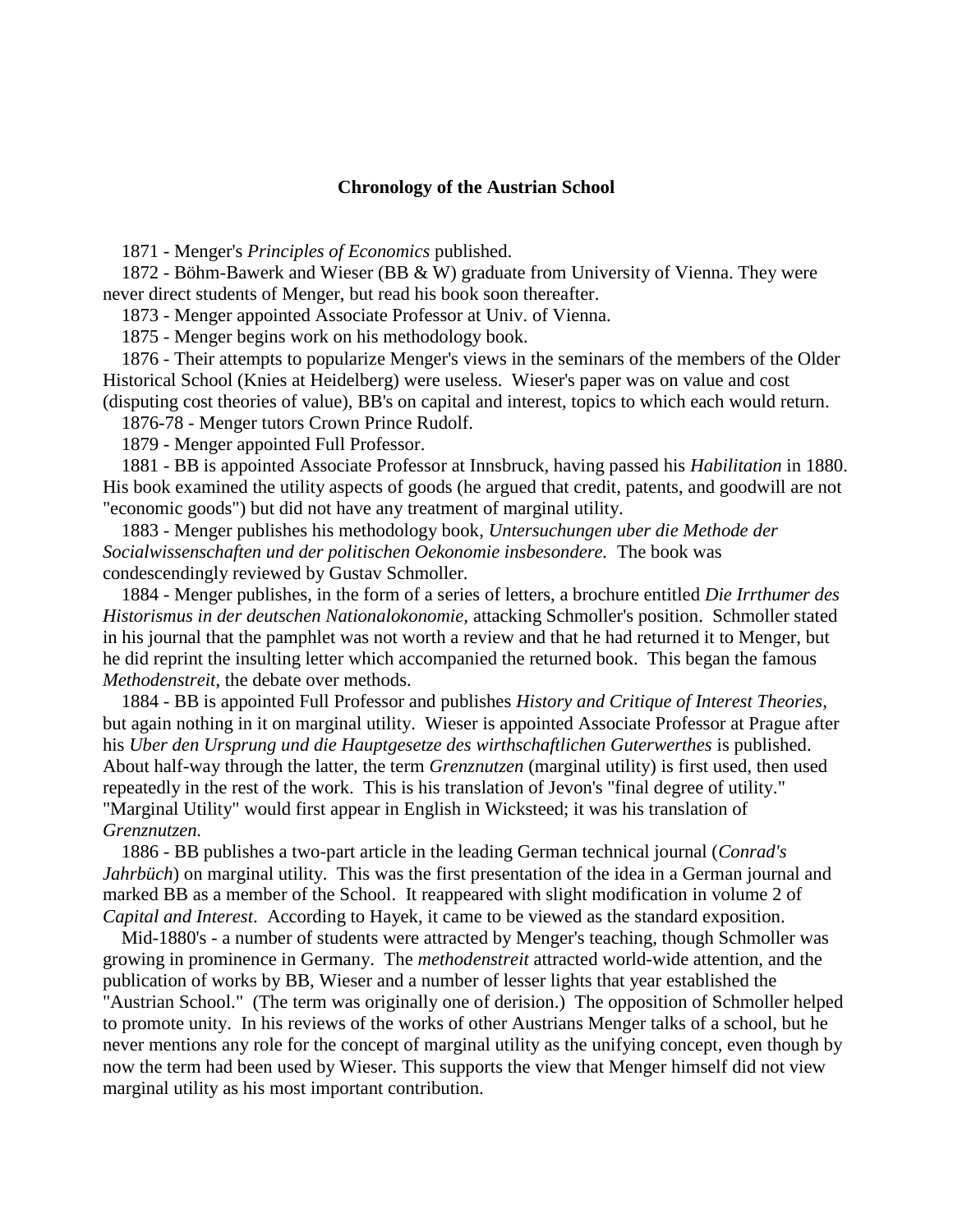1888 - Menger publishes "Zur Theorie des Kapitals" - this critique of capital theories was probably due to Menger not particularly liking Böhm's first volume of *Capital and Interest*.

 1889 - Menger was pressed through the 1880's to bring out a new edition of his *Grundsatze*, but by the late 1880's the others' works were more popularly read and Menger wanted no translation of the original until he had revised it. In 1889 he wrote the preface for a new edition, but the publication of it was again postponed. The preface is contained in the second 1923 posthumous edition.

 1889 - a big year. BB's *Positive Theory of Capital*, Wieser's *Natural Value* (for which he was awarded a full professorship, though it ended up not being an important book in terms of later influence), and 4 other works by members of the Austrian School are published. Their views begin to attract attention around the world: Panteleoni exposits doctrines in Italian in 1889, Gide does so later in France. Their ideas found a particularly warm reception in Holland and the U.S., the latter due to the presentations of Patten and Ely. Marshall's first (1890) edition of *Principles* showed more of Menger's influence than did later editions. This was also the year that BB left the University to enter the Ministry of Finance. He continues to teach a few hours each week as an unpaid professor in Vienna.

 1892 - Menger publishes an article on money for the German encyclopedia of political science. He applies the individualist and subjective approach to the determination of the value of money, to causes in the change of its value, to its measurement, etc. This treatment was to be extended by Mises in his 1912 book. Also in this year he entered into debates on the reform of the Austrian currency.

 1903 - Menger retires prematurely from his professorship, either to work on his book or possibly (from Streissler) because he had fathered an illegitimate son, the mathematician Karl Menger. Wieser replaces him.

 1904 - Upon retirement from the Finance Ministry, BB is attached to the University of Vienna. BB shared power with Wieser during the pre-war decade, and actually had the greater influence. Some of the students who attended his seminar included Mises, Schumpeter, Hilferding, and Lederer.

1912 - Mises publishes *Theory of Money and Credit*

1914 - death of BB.

1918 - Hayek enters the University of Vienna.

1921 - Menger dies in Vienna at age 80 plus three days.

 1921 - Hayek works in a government office under Mises; Mises' *Socialism* comes out the next year and has a great influence. He forms a discussion circle which includes Machlup, Morgenstern and Haberler.

 1923-24 - Hayek visits the US and meets Mitchell. On his return he becomes a member of the Mises privatseminar.

1926 - death of Wieser.

 Late 1920's - Hayek is the Director of the Austrian Institute for Trade Cycle Research, brings in Morgenstern. Passes his Habilitation and publishes the German version of *Monetary Theory and the Trade Cycle.* Meets Keynes on one of his trips to London. Robbins the department chair in Economics at the LSE in 1929.

 1931 - Gives four lectures at the LSE on Robbins' invitation. Appointed Tooke Professor at the LSE at the end of the year at age 32*. Prices and Production* published.